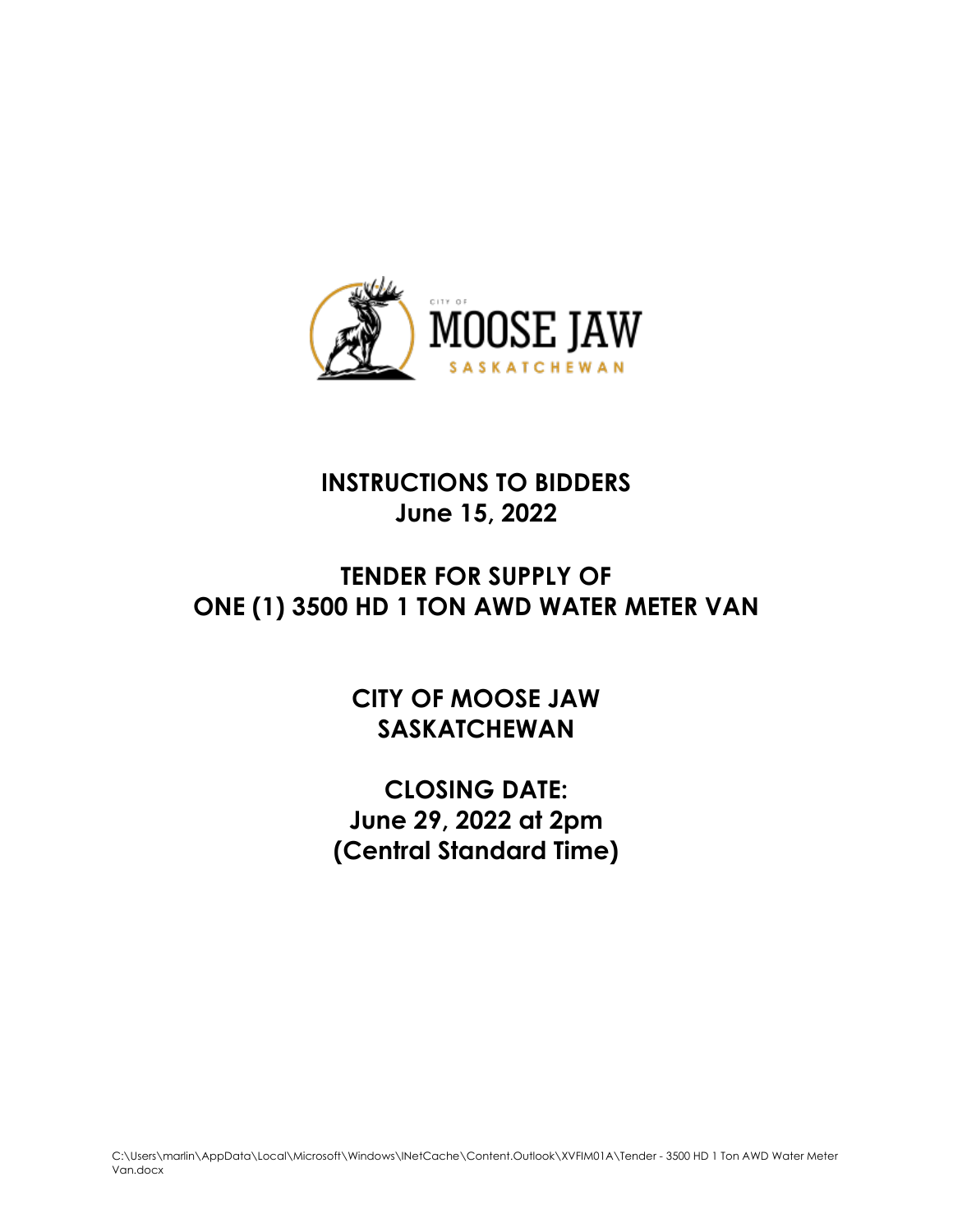### **INTRODUCTION**

1. The City of Moose Jaw ("Moose Jaw") seeks Bids from vendors for the supply of **One (1) 3500 HD 1 TON AWD WATER METER VAN** (the "Goods"). Details regarding this tender and the Goods required by Moose Jaw can be found in the Bid Documents.

### **SUBMISSION DEADLINE**

2. Submit 1 original and 2 copies of Bids in hard copy or emailed as a PDF to the following address **before 2 p.m. (Central Standard Time), June 29, 2022**

> Perry Lanneville, Fleet Supervisor City of Moose Jaw Phone: 306-631-4139 Fax: 306-694-4446 E-mail: [OperationsBids@moosejaw.ca](mailto:OperationsBids@moosejaw.ca)

\*Canada Post Deliveries will not be received City of Moose Jaw 1010 High Street West MOOSE JAW SK

Please specify the Tender Name and Date of Issue on all submissions.

3. Any Bids received after the Bid submission deadline will be returned to the Bidder unopened.

#### **BID DOCUMENTS**

- 5. The Bid Documents consist of the following:
	- (a) Instructions to Bidders
	- (b) Schedule A Specifications for Goods
	- (c) Schedule B Bid Sheet Appendix A – Goods/Pricing Appendix B – Conflict of Interest Disclosure Appendix C – Additional Submission Requirements
- 6. Upon receipt of Bid Documents, Bidders should verify that documents are complete and that no documents, sections, forms or pages are missing.
- 7. The Bid Documents are provided to Bidders for the sole purpose of obtaining Bids for this project and do not confer any license or grant permission for any other use.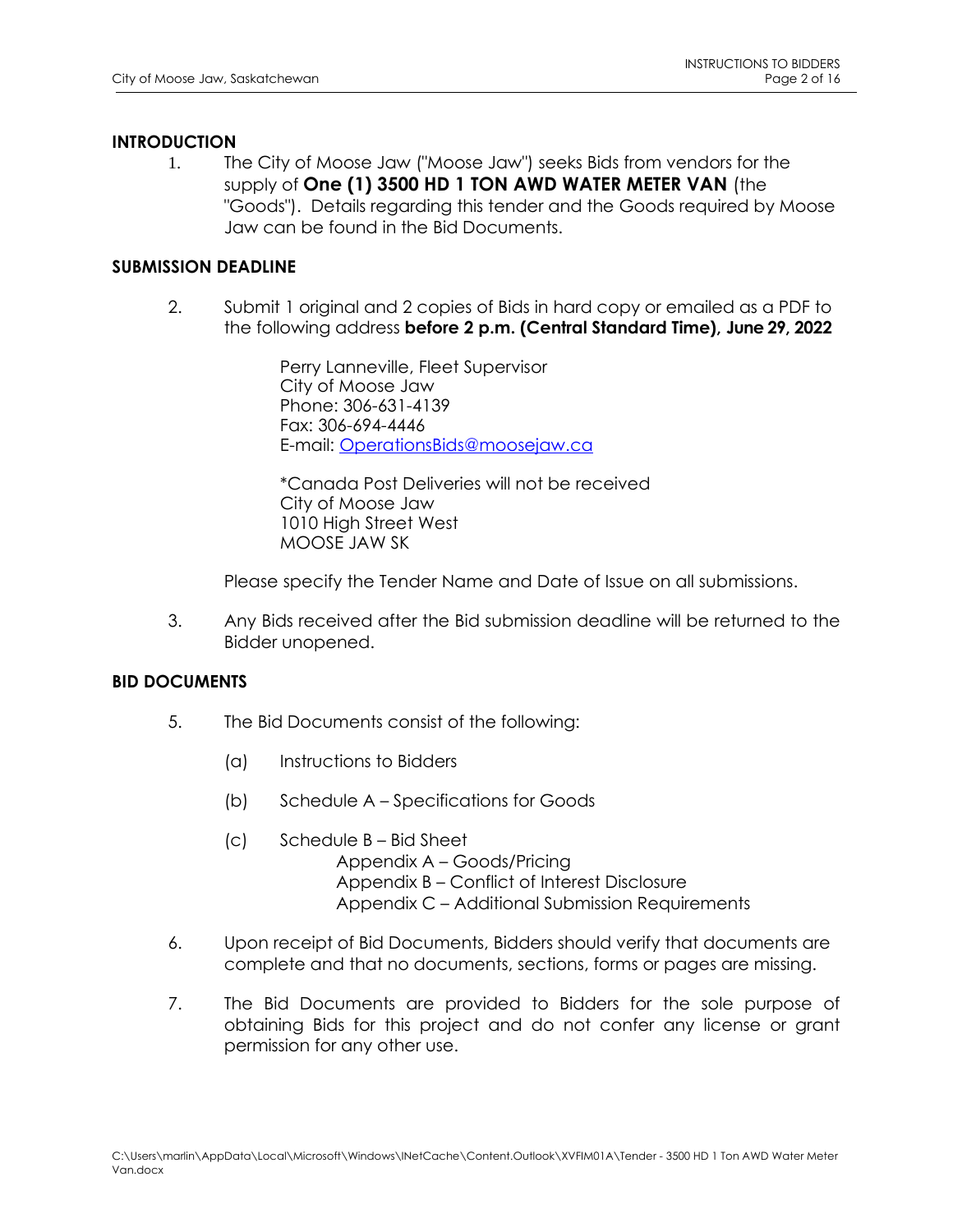### **INQUIRIES**

8. Any inquiries concerning this tender, or the Bid Documents should be directed in writing as follows:

> Perry Lanneville, Fleet Supervisor City of Moose Jaw Phone: 306-631-4139 Fax: 306-694-4446 E-mail: [planneville@moosejaw.ca](mailto:planneville@moosejaw.ca)

- 9. Questions should be submitted not less than 5 working days before the Bid submission deadline. Replies may be in the form of addenda, a copy of which would be posted on [www.sasktenders.ca.](http://www.sasktenders.ca/)
- 10. The Bidder should refrain from contacting other employees or members of Council of the City of Moose Jaw in respect of this procurement process, including for the purposes of lobbying or attempting to influence the outcome of this procurement process. Any such contact may, in the City of Moose Jaw's sole discretion, result in disqualification of the Bidder.
- 11. The Owner may make changes to the Bid Documents prior to the Bid submission deadline. Any changes will be in the form of written addenda which will be posted on [www.sasktenders.ca.](http://www.sasktenders.ca/)
- 12. All addenda become part of the Bid Documents, as appropriate. Bidders are responsible for addressing all addenda in preparing Bids and should confirm, prior to submitting Bids, that all issued addenda have been received.

## **COMPLETION OF BIDS**

### Bid Completion

- 13. Bidders should complete the Bid Form and all Appendices which are attached to the Bid Form in their entirety and should fulfill all other Bid submission requirements indicated in the Bid Form and the Appendices. Bids should be completed in accordance with these Instructions to Bidders and any directions in the Bid Form or the Appendices.
- 14. The Bid Form should be executed by an authorized representative of the Bidder.
- 15 Bids should be submitted in a sealed opaque envelope, clearly identified with Bidder's name on the outside.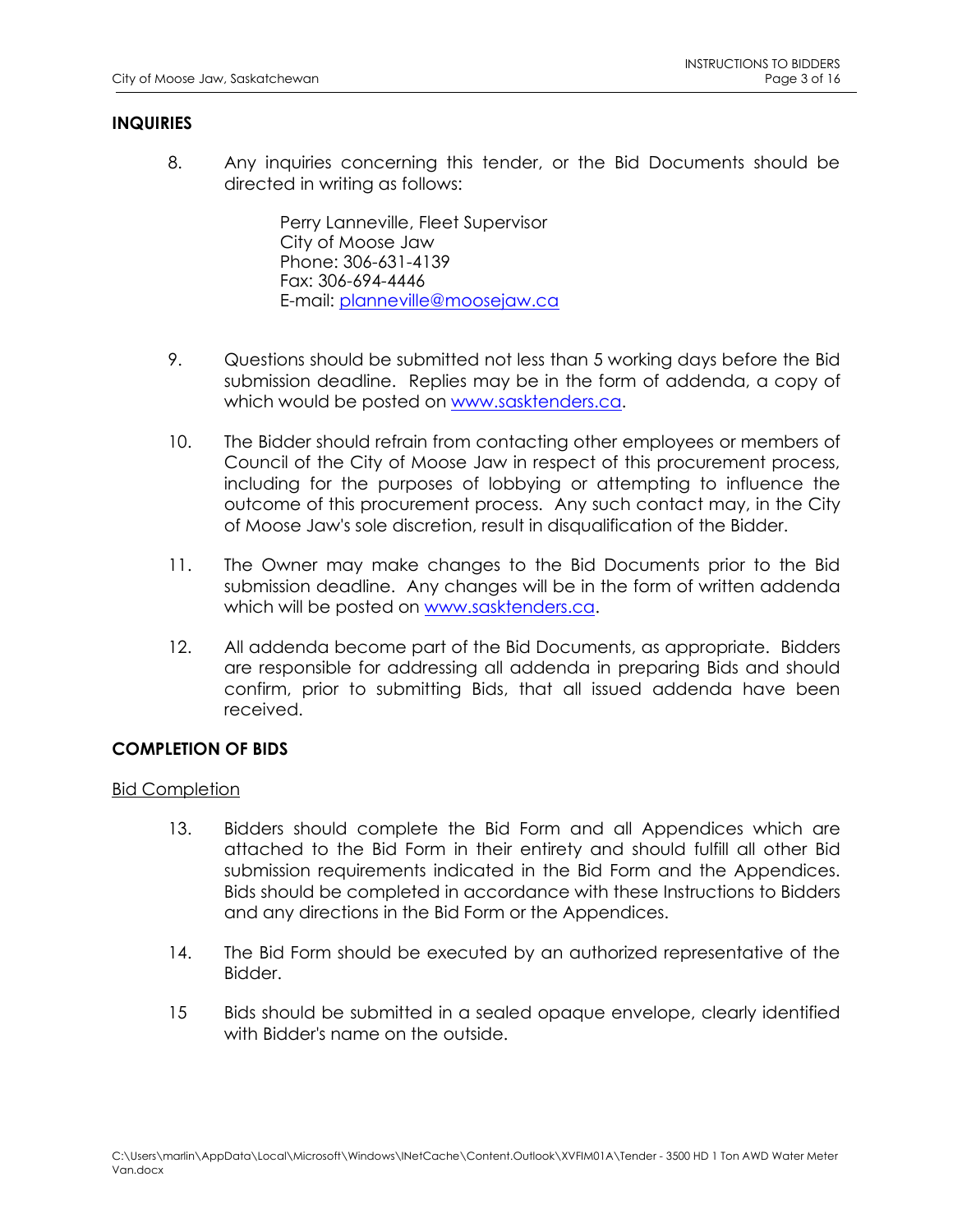### Bid Security

16. If applicable, Bids should be accompanied by any Bid security that is indicated in the Bid Form (including the Appendices) as a submission requirement.

### Amendment/Withdrawal of Bid

- 17. Amendments to submitted Bids will be permitted if received in writing prior to the Bid submission deadline and if executed in the same manner as the original Bid.
- 18. Bidders may withdraw their Bids at any time prior to the deadline for submitting Bids by giving written notice to the City of Moose Jaw, signed by the Bidder. Bidders that withdraw their Bids may resubmit a Bid in accordance with these Instructions to Bidders prior to the Bid submission deadline.

### **EVALUATION OF BIDS**

- 19. In evaluating Bids, the City of Moose Jaw expects to select the Qualified Bidder with the lowest Bid price.
- 20. The Owner will hold a private Bid opening on **June 29, 2022 at 2 p.m. (Central Standard Time)**. The Bid opening will be held at:

1010 High Street West

At the Bid Opening, the Owner will read out the names of each Bidder who has submitted a Bid prior to the Bid submission deadline, and their corresponding Bid price.

- 21. The Owner will complete its evaluation of Bids privately to determine whether Bids read at the public opening are compliant with these Instructions to Bidders, and to determine which Bidder is the lowest Qualified Bidder.
- 22. The Owner will determine who is a Qualified Bidder in its sole discretion, taking into account the following evaluation criteria:
	- (a) satisfaction of the Specifications for the Goods as identified in Appendix A;
	- (b) the Bidder's qualifications, experience and capacity to supply the goods and perform its obligations under a Contract with the City of Moose Jaw;
	- (c) the completeness of a Bidder's Bid submission; and
	- (d) such other criteria as the City of Moose Jaw considers relevant.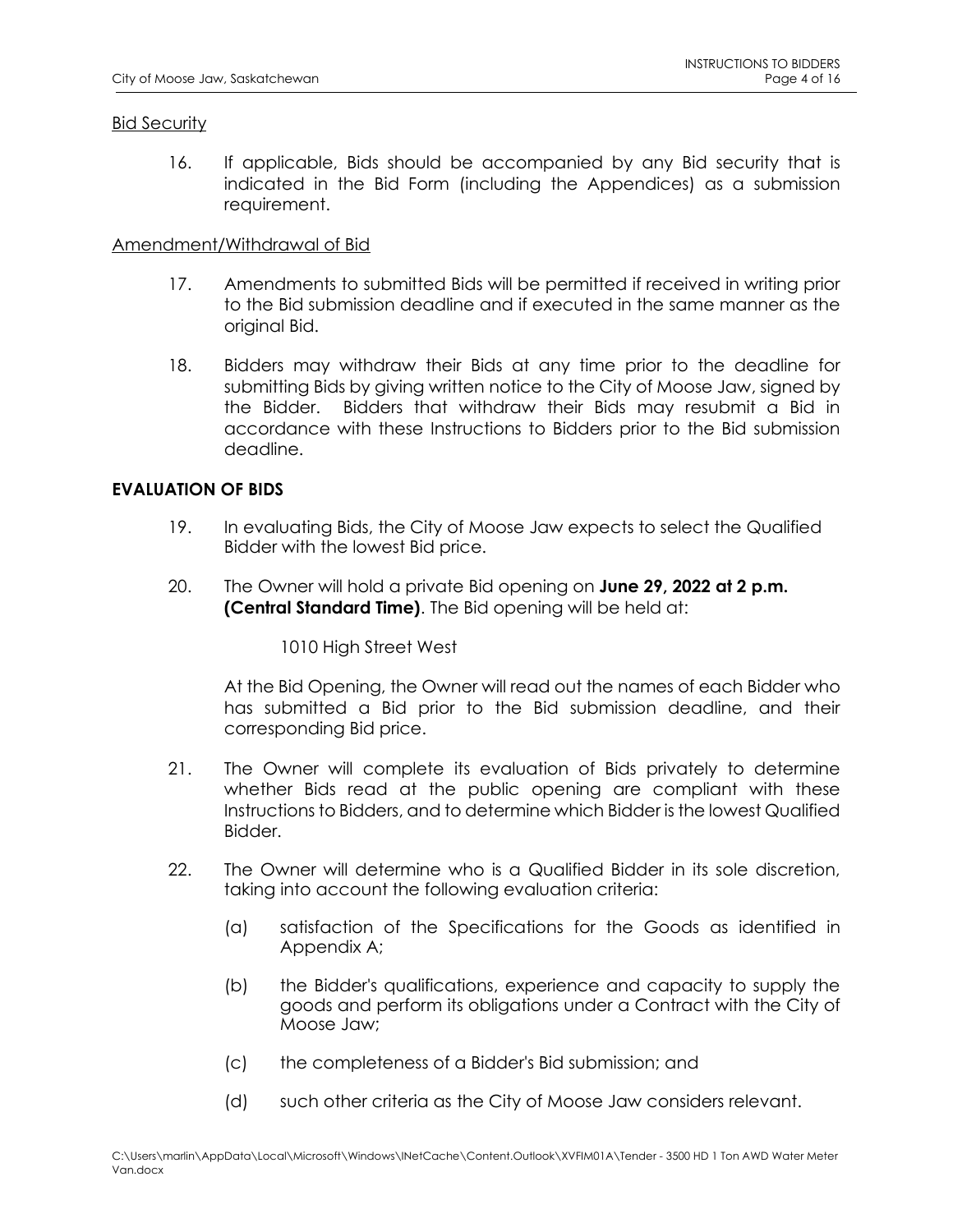- 23. The City of Moose Jaw will assess whether each Bidder is a Qualified Bidder primarily based on the information contained in each Bidder' Bid. In addition, in assessing the Bidder's qualifications, the City of Moose Jaw may have regard to the following:
	- (a) clarifications and/or additional information that may be supplied pursuant to requests from the City of Moose Jaw;
	- (b) interviews and/or reference checks that may be conducted at the City of Moose Jaw's discretion;
	- (c) previous experience of Moose Jaw in working with the Bidder; and
	- (d) information received from any source that the City of Moose Jaw considers reliable.
- 24. In determining the lowest Bid price from among the Qualified Bidders, the City of Moose Jaw expects to take into consideration all pricing information submitted with the Bids received, including any alternate pricing or pricing for optional components of the Goods.
- 25. The Owner may, in its sole discretion, request clarification from a Bidder during the evaluation process. In responding to a request for clarification, the Bidder may not revise, amend or otherwise alter its Bid.
- 26. The Owner intends to evaluate Bids in the manner and based on the criteria set forth in these Instructions to Bidders, and the lowest or any Bid will not necessarily be accepted.
- 27. The Owner may, in its sole discretion, retain for consideration Bids that are non-conforming because they fail to comply with these Instructions to Bidders with regard to content, form, submission process or any other matter. The Owner may waive any defects, informalities or irregularities in a Bid and accept a Bid which contains any such defects, irregularities or informalities.
- 28. The Owner may, in its sole discretion, between the opening of Bids and the award, if any, provide Bidders with an opportunity to correct any defects, informalities or irregularities in their Bid.

### **BID ACCEPTANCE**

- 29. Bids must remain open for acceptance and be irrevocable for a period of 60 (sixty) calendar days after the Bid submission deadline.
- 30. The City of Moose Jaw will notify the selected Bidder in writing that its Bid has been accepted. The City of Moose Jaw will then prepare a formal agreement for execution based on the selected Bid and will deliver the Contract to the selected Bidder for execution. The selected Bidder will be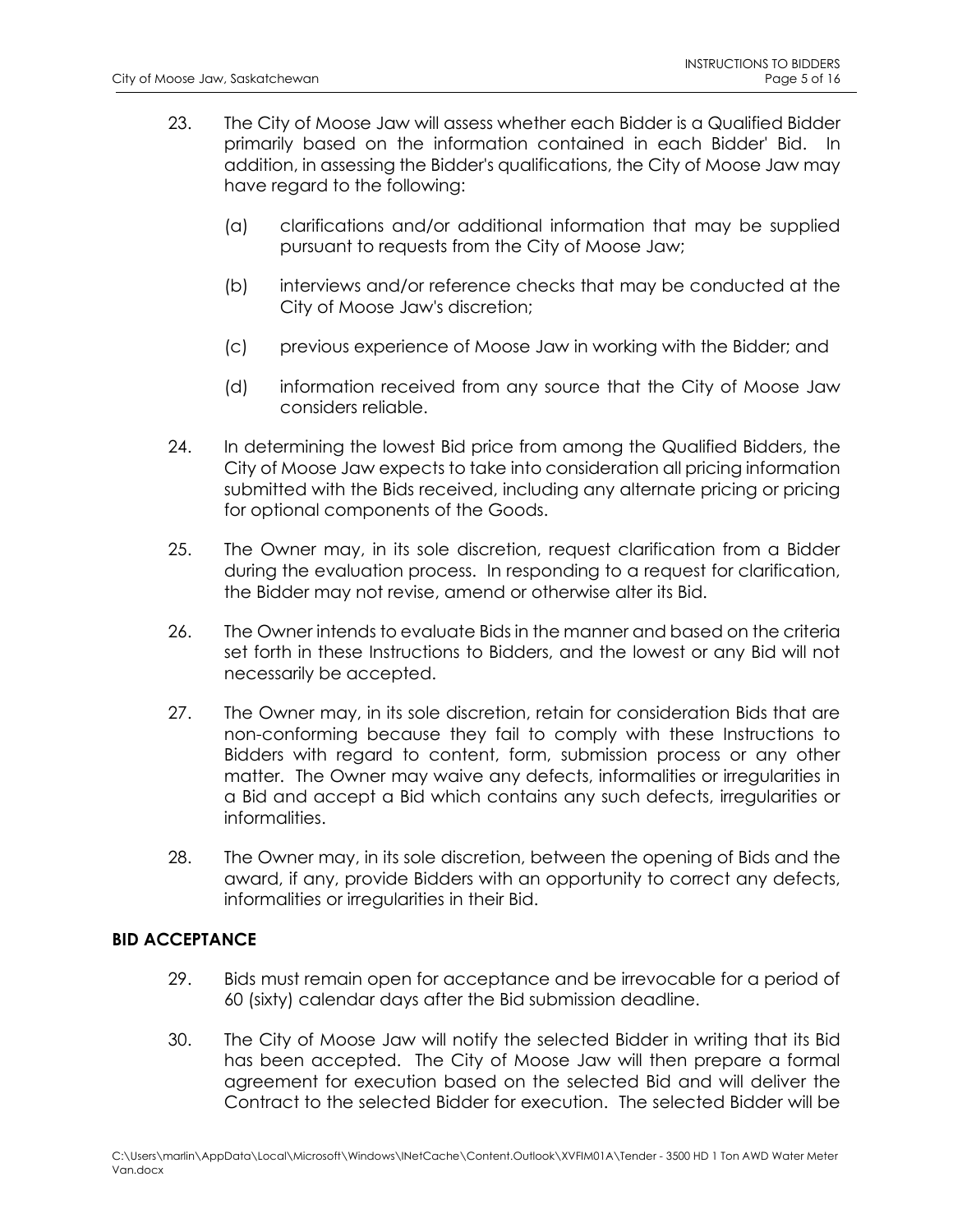obligated to execute the Contract within 3 working days after receipt of the Contract for execution. Failure to do so will result in the forfeiture of the selected Bidder's Bid Security (if applicable). Retaining the Bid Security in such cases shall not constitute waiver of any additional rights and remedies that the City of Moose Jaw may have against the Bidder.

- 31. The City of Moose Jaw intends to notify all unsuccessful Bidders, by e-mail, promptly after execution of the Contract. Unsuccessful Bidders may request a debriefing interview, to obtain feedback on their submission, within four weeks after receiving a notification letter.
- 32. If Bidders are required to provide security deposits with their Bids, the security deposits of unsuccessful Bidders will be returned as soon as possible after the selected Bidder executes the Contract. If no Contract is awarded, all security deposits will be returned. The security deposit of the successful Bidder will be returned after the Bidder has executed the Contract.
- 33. The successful Bidder and associated winning Bid will be public information. In following the Canadian Free Trade Agreement, the following information will be disclosed publicly as per the Owner's *Purchasing Policy*:
	- (a) a description of the goods or services procured;
	- (b) the name and address of the procuring entity;
	- (c) the name and address of the successful supplier;
	- (d) the value of the successful Bid;
	- (e) the date of award; and
	- (f) if limited tendering was used, the conditions and circumstances described in Article 513 of the Canadian Free Trade Agreement that justified its use.

### **MISCELLANEOUS**

- 34. If all qualified Bids (as determined by the City of Moose Jaw in its sole discretion) exceed the amount that the City of Moose Jaw has budgeted for this purchase or if the City of Moose Jaw otherwise determines, at its sole discretion, that not entering into a Contract with any of the Bidders would be in its best interests, the City of Moose Jaw may:
	- (a) reject all Bids;
	- (b) cancel this tender;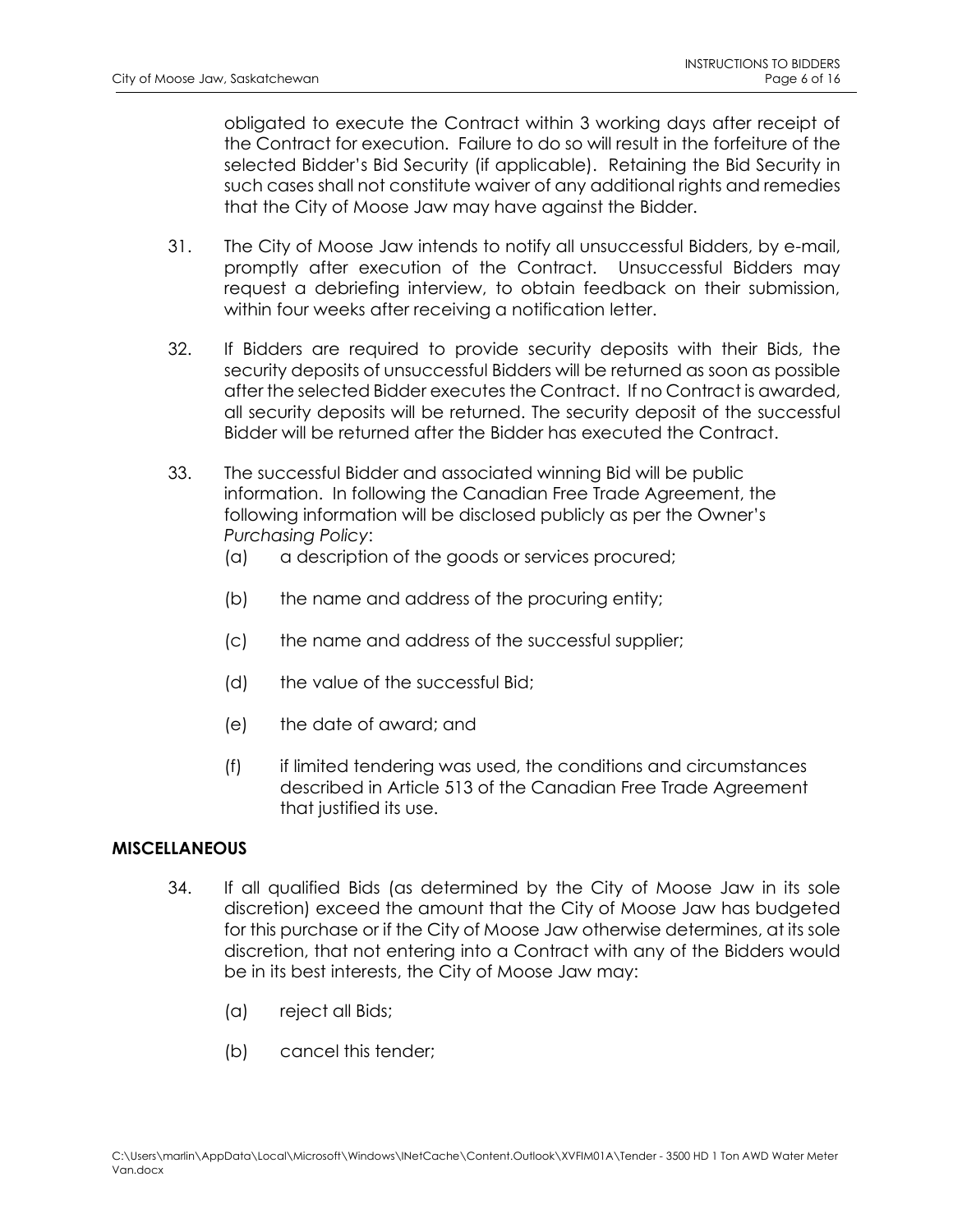- (c) issue a new tender or commence another procurement process, based on the same or differing goods or other requirements; and/or
- (d) enter into sole source negotiations with one or more qualified Bidders in order to obtain a lower price that is within the City of Moose Jaw's budget.
- 35. The Bidder is expected to keep confidential all documents, data, information and other materials of the City of Moose Jaw which are provided to or obtained or accessed by the Bidder in relation to this tender (which has not otherwise been made publicly available) and not make any public announcements or news releases regarding this tender or the selection of a Bidder, without the prior written approval of the City of Moose Jaw.
- 36. Bidders are advised that as a city, Moose Jaw is subject to the provisions of *The Local Authority Freedom of Information and Protection of Privacy Act* (Saskatchewan), which provides a right of access to information in records under the control of a city. Bidders are advised that the City of Moose Jaw may be required to disclose the Bid Documents and a part or parts of any Bid in response to this tender pursuant to *The Local Authority Freedom of Information and Protection of Privacy Act* (Saskatchewan).
- 37. Bidders are also advised that *The Local Authority Freedom of Information and Protection of Privacy Act* (Saskatchewan) does provide protection for confidential and proprietary business information; however, proponents are strongly advised to consult their own legal advisors as to the appropriate way in which confidential or proprietary business information should be marked as such in their proposal in response to this tender. Bidders should identify any information in their proposals that they consider to be confidential or proprietary business information.
- 38. The Owner is not responsible for any costs incurred by the Bidders in preparing their Bid submission or otherwise in participating in this procurement.
- 39. The Bidder, by submitting a Bid, agrees that if the City of Moose Jaw breaches any of the duties, responsibilities or obligations owed to the Bidder as a result of the Bidder's participation in this procurement process, the City of Moose Jaw's maximum aggregate liability to the Bidder will be the reasonable costs actually incurred by the Bidder in preparing its Bid. The Bidder, by submitting the Bid, hereby waives any other claim, including, without limitation, any claim for any loss of profits, in the event the Bid is not selected by the City of Moose Jaw.
- 40. This procurement is subject to Chapter 5 of the Canadian Free Trade Agreement and the New West Partnership Trade Agreement.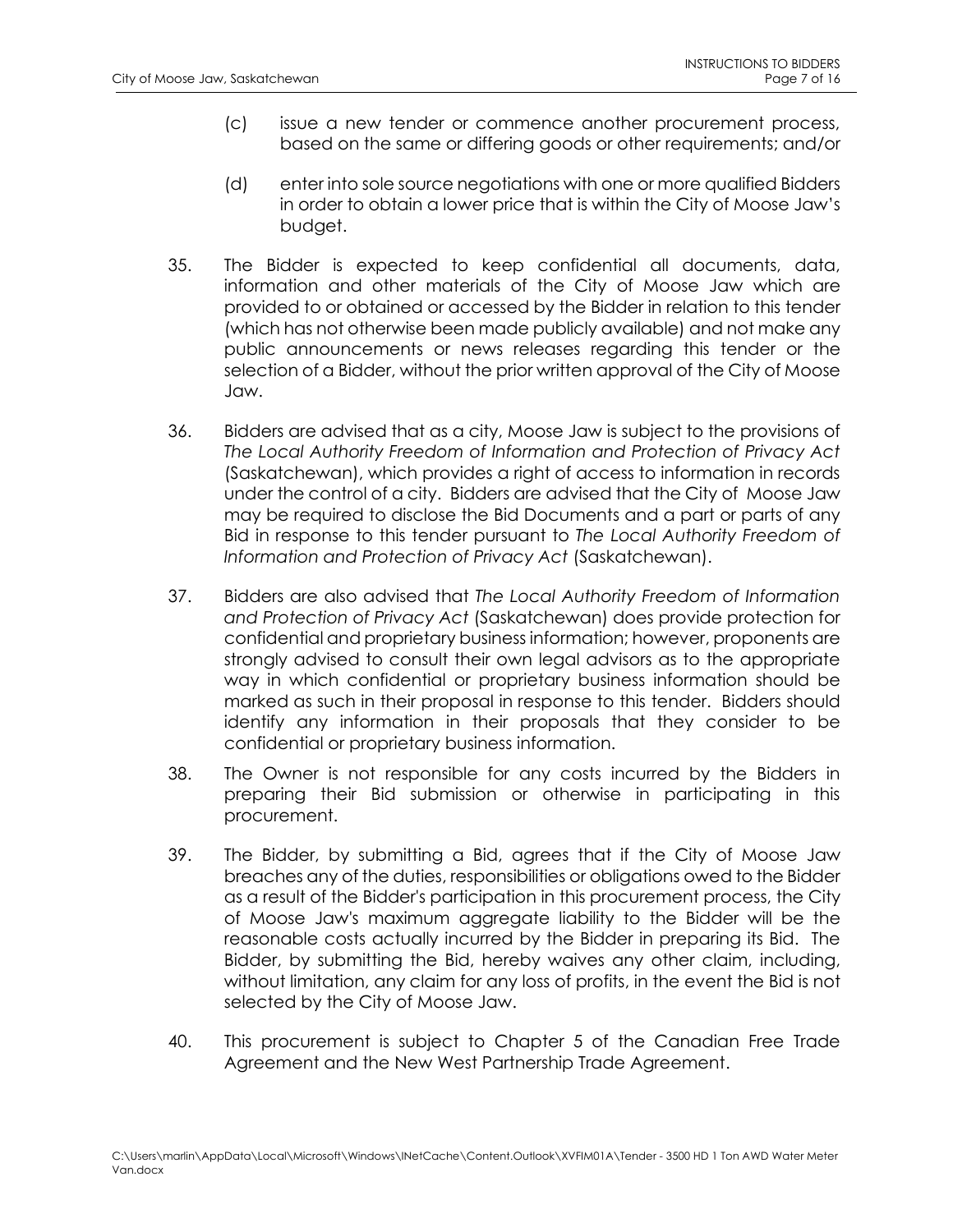## **SCHEDULE A – SPECIFICATIONS FOR GOODS**

## *TENDER FOR* **One (1) 3500 HD 1 TON AWD WATER METER VAN**

| <b>MINIMUM SPECIFICATIONS</b>                                        | <b>MEETS</b><br><b>YES</b> | <b>SPECS</b><br><b>NO</b> | <b>IF NO - STATE DIFFERENCE</b> |
|----------------------------------------------------------------------|----------------------------|---------------------------|---------------------------------|
| <b>STYLE NAME</b>                                                    |                            |                           |                                 |
| Most recent model/year - 3500 HD1 Ton                                |                            |                           |                                 |
| AWD Cargo Van                                                        |                            |                           |                                 |
| Full size, extended height and extended                              |                            |                           |                                 |
| length                                                               |                            |                           |                                 |
| As required for vehicle GVWR 9,500lbs max                            |                            |                           |                                 |
| pay load of 3,700lbs and ability to pull up                          |                            |                           |                                 |
| to 6,200lbs                                                          |                            |                           |                                 |
| White paint & colour to be approved by                               |                            |                           |                                 |
| <b>Fleet Service Department</b>                                      |                            |                           |                                 |
| <b>ENGINE</b>                                                        |                            |                           |                                 |
| 6- or 8-cylinder gas engine                                          |                            |                           |                                 |
| Maximum 200 cubic inch engine, 300                                   |                            |                           |                                 |
| HP, 390lbs Torque @ 2,500 RPM                                        |                            |                           |                                 |
| Equipped with block heater and winter<br>front                       |                            |                           |                                 |
| Serviced to operate from -40 to +40                                  |                            |                           |                                 |
| temperatures                                                         |                            |                           |                                 |
|                                                                      |                            |                           |                                 |
| <b>TRANSMISSION &amp; DRIVE TRAIN</b>                                |                            |                           |                                 |
| 6 or 8 speed automatic transmission                                  |                            |                           |                                 |
| AWD or automatic 4-wheel drive with                                  |                            |                           |                                 |
| selectable 2-wheel/ 4 wheel low and 4-                               |                            |                           |                                 |
| wheel high                                                           |                            |                           |                                 |
| Auxiliary transmission cooler installed<br>by manufacturer or dealer |                            |                           |                                 |
| Manual selector for lower gearing as                                 |                            |                           |                                 |
| required                                                             |                            |                           |                                 |
|                                                                      |                            |                           |                                 |
| <b>TOWING PACKAGE</b>                                                |                            |                           |                                 |
| Tow capacity 6,200lbs                                                |                            |                           |                                 |
| Appropriate pintle hitch with trailer                                |                            |                           |                                 |
| brake controller and trailer wiring                                  |                            |                           |                                 |
| RV style 7 blade trailer plug connector                              |                            |                           |                                 |
| <b>CAB INTERIOR</b>                                                  |                            |                           |                                 |
| Seating for 2 persons                                                |                            |                           |                                 |
| Captain style seating with middle                                    |                            |                           |                                 |
| storage cabinet                                                      |                            |                           |                                 |
|                                                                      |                            |                           |                                 |
|                                                                      |                            |                           |                                 |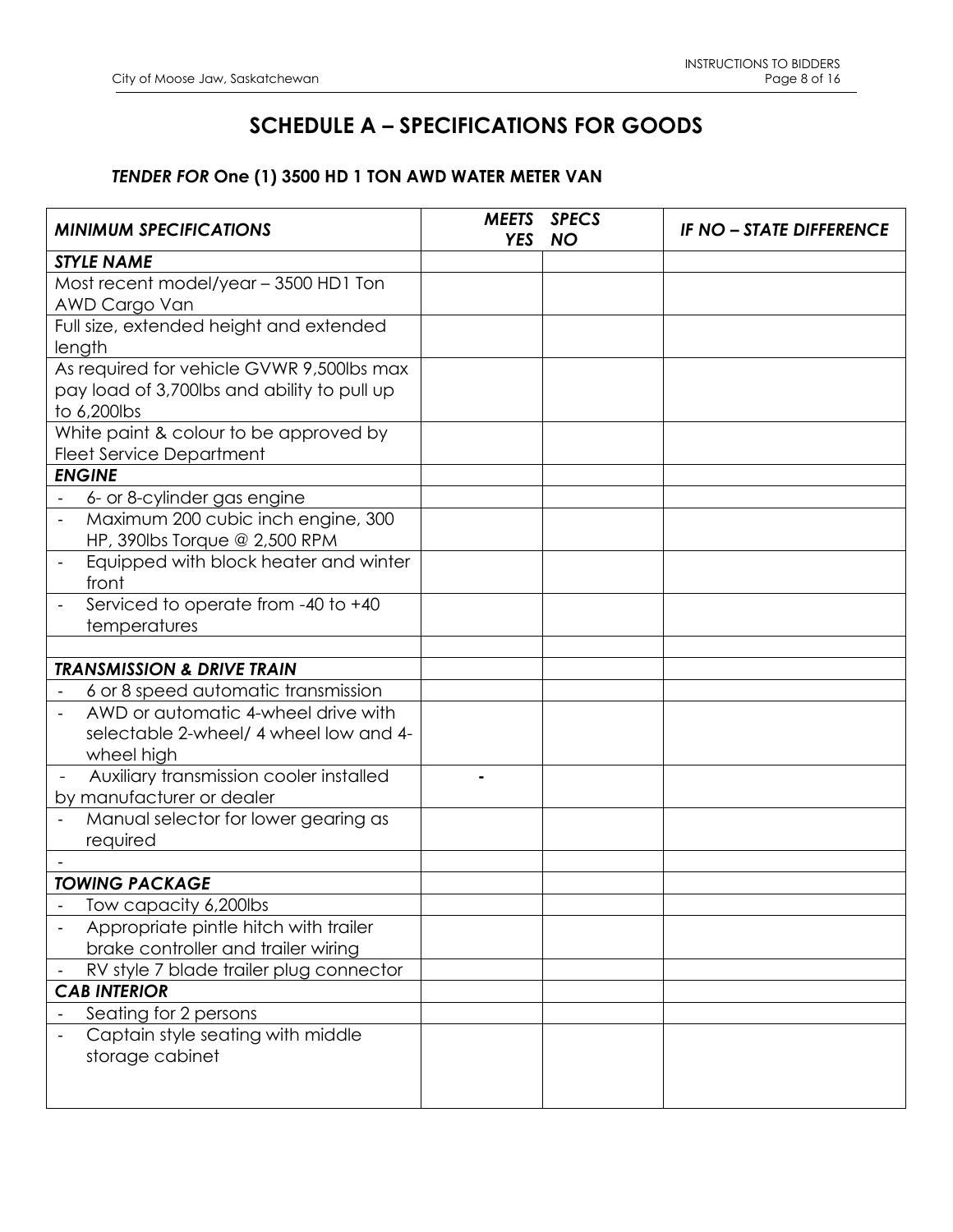| <b>MINIMUM SPECIFICATIONS</b> |                                                                    | <b>MEETS</b><br><b>YES</b> | <b>SPECS</b><br><b>NO</b> | <b>IF NO - STATE DIFFERENCE</b> |
|-------------------------------|--------------------------------------------------------------------|----------------------------|---------------------------|---------------------------------|
|                               | Front cloth seating with "Wrangler Style<br>seat covers"           |                            |                           |                                 |
|                               | Power locks/windows, 4-8-way power                                 |                            |                           |                                 |
|                               | or manual seat with lumber support                                 |                            |                           |                                 |
|                               | Air conditioning must be manufacturer<br>standard from the factory |                            |                           |                                 |
|                               | Extra bank of four (4) rocker switches to                          |                            |                           |                                 |
|                               | for additional aftermarket accessories                             |                            |                           |                                 |
|                               | AM/FM radio with Bluetooth, hands                                  |                            |                           |                                 |
|                               | free capacity, integrated back up                                  |                            |                           |                                 |
|                               | camera, 12-volt power outlet for front                             |                            |                           |                                 |
|                               | cabin                                                              |                            |                           |                                 |
|                               | Power steering with tilt steering                                  |                            |                           |                                 |
|                               | Pre-wired for 2-way (CB Radio)                                     |                            |                           |                                 |
|                               | All interior lights must be LED                                    |                            |                           |                                 |
|                               | Form fitting rubber floor mats for front<br>seating                |                            |                           |                                 |
|                               | Rear cargo area flooring will be                                   |                            |                           |                                 |
|                               | sprayed bed liner- nonslip                                         |                            |                           |                                 |
| $\blacksquare$                | Insulated rear ceiling wall work area                              |                            |                           |                                 |
|                               | Instrumentation gauges are of factory                              |                            |                           |                                 |
|                               | build                                                              |                            |                           |                                 |
|                               | Installation of Dual phase 3000-watt 12-                           |                            |                           |                                 |
|                               | volt power inverter                                                |                            |                           |                                 |
|                               | 3000-watt Continuous power                                         |                            |                           |                                 |
|                               | 6000-watt Surge charger<br>$\bullet$                               |                            |                           |                                 |
|                               | 12-Volt DC input<br>$\bullet$                                      |                            |                           |                                 |
|                               | <b>GFCI</b> outlet<br>$\bullet$                                    |                            |                           |                                 |
|                               | <b>AC Direct Connect Terminal</b>                                  |                            |                           |                                 |
|                               | block                                                              |                            |                           |                                 |
|                               | USB Outlet 2.1 Amps                                                |                            |                           |                                 |
|                               | <b>Short Circuit Protection</b>                                    |                            |                           |                                 |
|                               | On/Off switch                                                      |                            |                           |                                 |
|                               | Dual cooling fans thermally                                        |                            |                           |                                 |
|                               | controlled                                                         |                            |                           |                                 |
|                               | On/Off Switch                                                      |                            |                           |                                 |
|                               | <b>TIRES &amp; WHEELS</b>                                          |                            |                           |                                 |
|                               | All primary and spare tire(s) will be                              |                            |                           |                                 |
|                               | identical make, size and balanced                                  |                            |                           |                                 |
|                               | Full size spare tire shall/will be mounted                         |                            |                           |                                 |
|                               | on/in the body of the vehicle (tire/rim                            |                            |                           |                                 |
|                               | shall be full sized for the vehicle)                               |                            |                           |                                 |
|                               |                                                                    |                            |                           |                                 |
|                               |                                                                    |                            |                           |                                 |
|                               |                                                                    |                            |                           |                                 |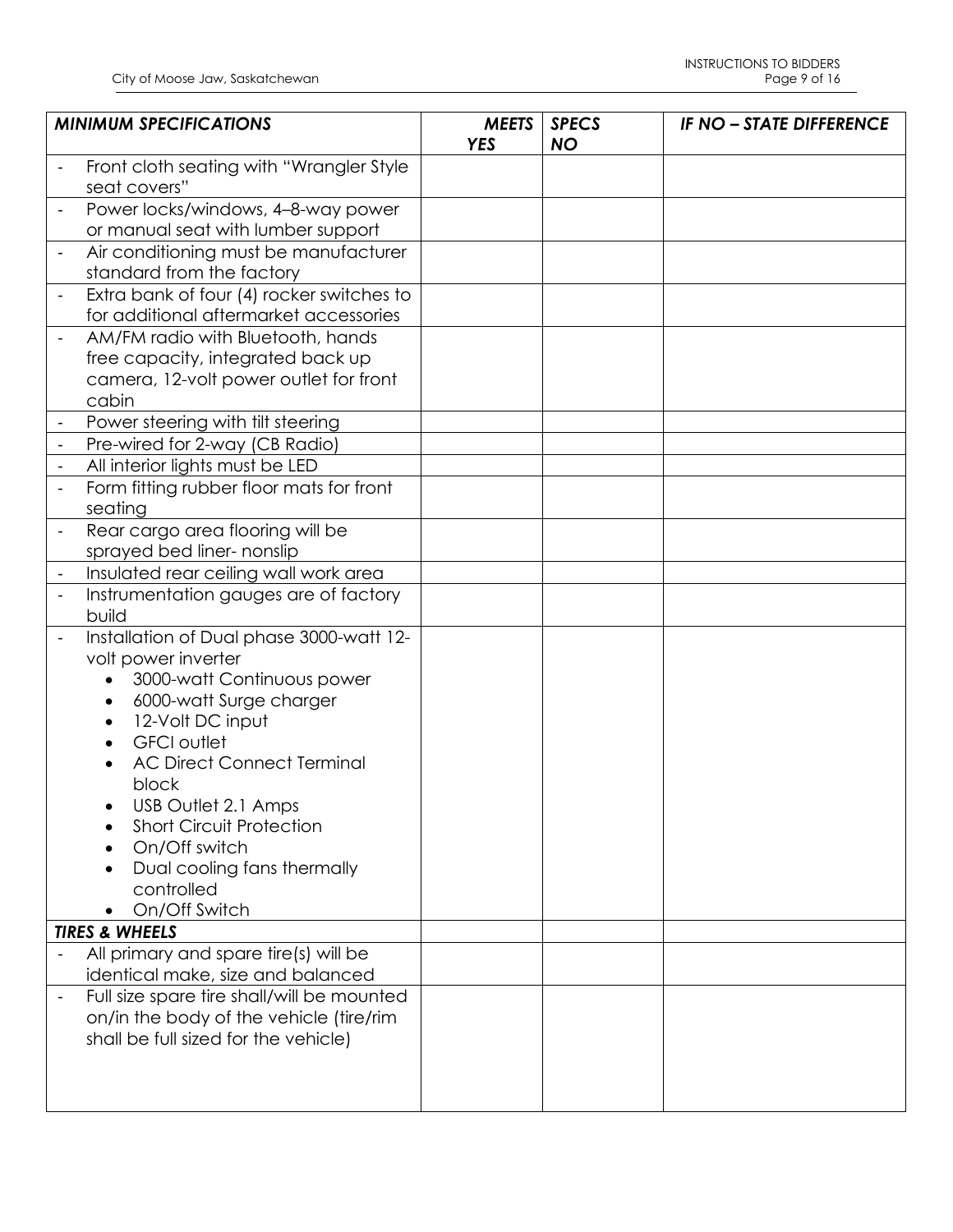| <b>MINIMUM SPECIFICATIONS</b> |                                                                                                                                                                | <b>MEETS</b><br><b>YES</b> | <b>SPECS</b><br><b>NO</b> | <b>IF NO - STATE DIFFERENCE</b> |
|-------------------------------|----------------------------------------------------------------------------------------------------------------------------------------------------------------|----------------------------|---------------------------|---------------------------------|
|                               | This vehicle will be delivered with one<br>(1) set of locking lug nuts, placed on<br>each rim for theft control                                                |                            |                           |                                 |
|                               | measurements                                                                                                                                                   |                            |                           |                                 |
|                               | This vehicle will be delivered with one<br>(1) set of locking lug nuts, placed on<br>each rim for theft control<br>measurements                                |                            |                           |                                 |
|                               | Tires shall be 10ply mud/snow grip<br>tread                                                                                                                    |                            |                           |                                 |
|                               | <b>ACCESSORIES</b>                                                                                                                                             |                            |                           |                                 |
|                               | Full length running boards installed at<br>the factory or dealer                                                                                               |                            |                           |                                 |
|                               | Side passenger door shall be sliding in<br>nature                                                                                                              |                            |                           |                                 |
|                               | Mud flaps front and rear installed by<br>manufacture or dealer                                                                                                 |                            |                           |                                 |
|                               | Left and right mirrors will be powered<br>and heated for trailer towing                                                                                        |                            |                           |                                 |
|                               | Front and rear tow hooks installed by<br>the manufacturer or dealer                                                                                            |                            |                           |                                 |
|                               | Installed weather guard safari van roof<br>rack, 4ft wide with 8 anchor members<br>for weight distribution                                                     |                            |                           |                                 |
|                               | Straight van partition between<br>operator and cabin rear of van with no<br>access and perforated window, roof<br>height                                       |                            |                           |                                 |
|                               | Aluminum van package - 14ft box<br>(Ranger Design #RANBTL-27)                                                                                                  |                            |                           |                                 |
|                               | Ultra-low-profile design with fifty (50)<br>flash patterns, 16 traffic arrows and<br>bright flood lights, rated SAE J595 -<br>Class 1<br>Front and rear of van |                            |                           |                                 |
|                               | 4 AMBER warning lights LED 5" hazard,<br>strobe body mounted J595 Class 1 with<br>19 flash patterns with alternating<br>features                               |                            |                           |                                 |
|                               | Weather ground PIN# T9FB2096953<br>Safari van rack or equivalent                                                                                               |                            |                           |                                 |
|                               | Heavy duty steel partition for high roof.<br>Vans PN# STH-3T or equivalent                                                                                     |                            |                           |                                 |
|                               | Van shelfing - High rod PN# FTH-10 or<br>equivalent                                                                                                            |                            |                           |                                 |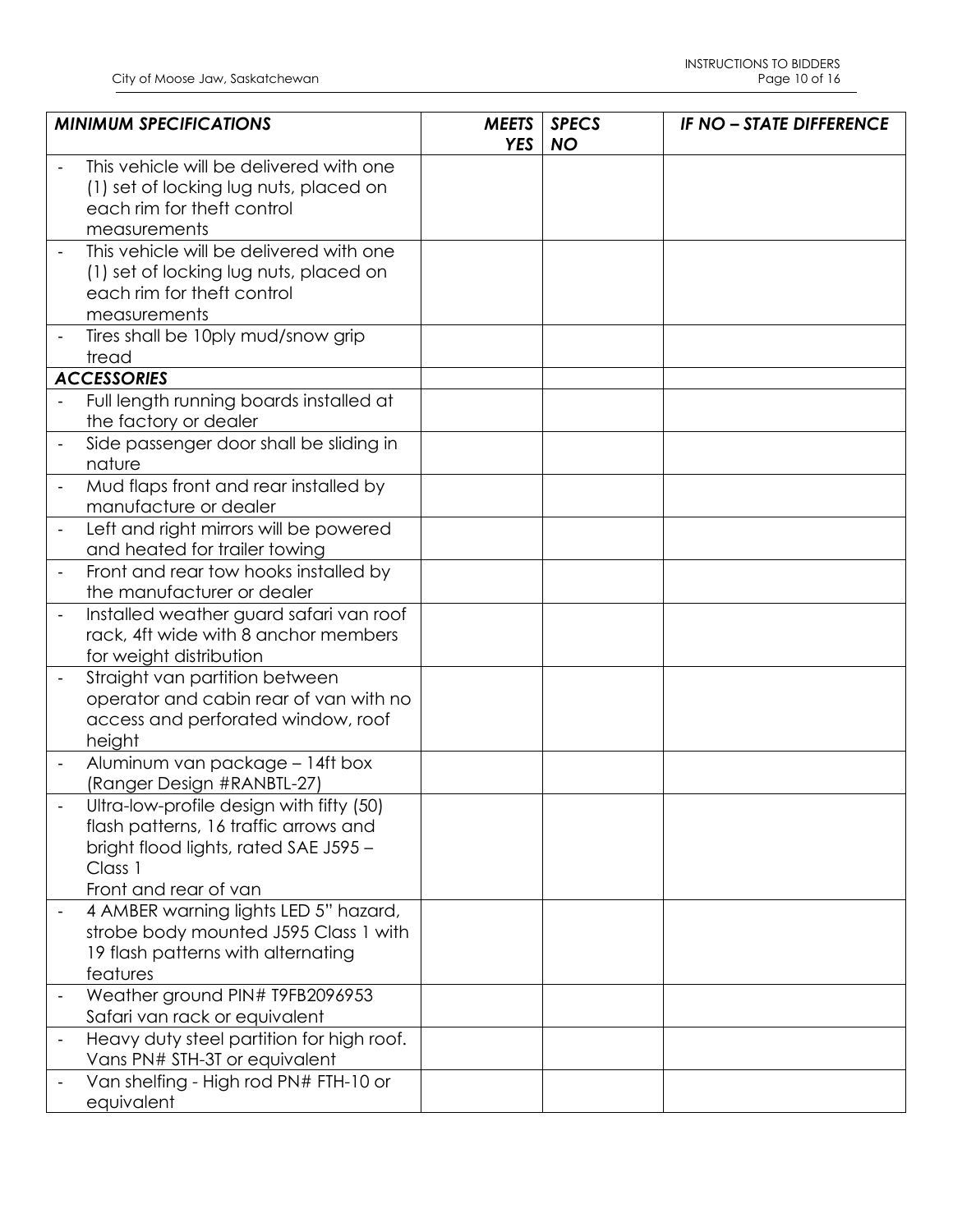| <b>MINIMUM SPECIFICATIONS</b>                                                                       | <b>MEETS</b><br><b>YES</b> | <b>SPECS</b><br><b>NO</b> | <b>IF NO - STATE DIFFERENCE</b> |
|-----------------------------------------------------------------------------------------------------|----------------------------|---------------------------|---------------------------------|
| Complete insulated wall kit PN#<br>LGR740-111-0004, HR or equivalent                                |                            |                           |                                 |
| Three (3) hook cord holder<br>PN#WEA9893-7-01 or equivalent                                         |                            |                           |                                 |
| Cab (cargo) heater - zero idling<br>charging and heating PN# DEF472911<br>or equivalent             |                            |                           |                                 |
| Aluminum van package – LB and high<br>roof ranger PN# RAV13TL-27 or<br>equivalent                   |                            |                           |                                 |
| <b>KEYS</b>                                                                                         |                            |                           |                                 |
| Two (2) sets of operating key fobs, as<br>well as two (2) extra keys for operating<br>driver's door |                            |                           |                                 |
| Manufacturers list of wearable parts<br>and maintenance items – ie Filter #'s &<br>fanbelts         |                            |                           |                                 |
| <b>WARRANTY</b>                                                                                     |                            |                           |                                 |
| Please list warranty                                                                                |                            |                           |                                 |
| State any extendable warranties &<br>cost                                                           |                            |                           |                                 |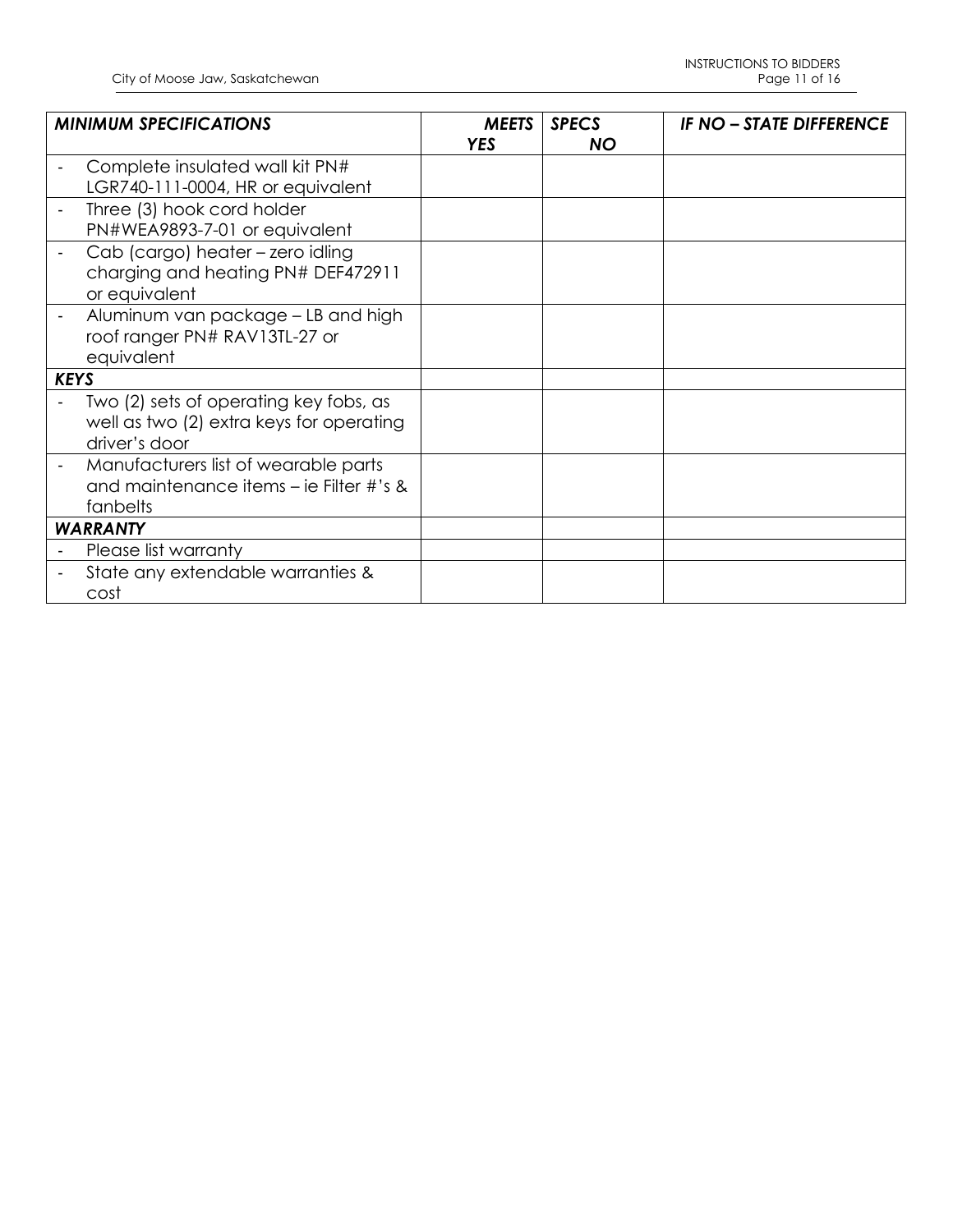### **SCHEDULE B BID FORM**

Tender: **One (1) 3500 HD 1 Ton AWD Water Meter Van** City of Moose Jaw, Saskatchewan

Submitted To: City of Moose Jaw ("Moose Jaw") 1010 High St W, Moose Jaw, SK S6H 1T9 Attention: Perry Lanneville, Fleet Supervisor

### Bid Price

We,

*(Company Name)*

of

*(Business Address)*

having examined the Bid Documents, Addenda No. to No. inclusive, all as issued by Moose Jaw, hereby offer to enter into a contract to supply the goods specified in the Appendices to the Bid Form for the price(s) specified in such Appendices.

### **Appendices to Bid:**

The following listed forms are attached to and form an integral part of this Bid:

- (i) Appendix A Goods/Pricing
- (ii) Appendix B Conflict of Interest Disclosure
- (iii) Appendix C Additional Submission Requirements

Enclosed with this Bid are all of the additional submission requirements specified in Appendix C.

### **Declarations:**

We hereby declare that:

- (i) no person, firm or corporation other than the undersigned has any interest in this Bid or in the proposed Contract for which this Bid is made;
- (ii) this Bid has been prepared without any collusion, comparison or arrangement with any other party that is submitting a Bid for this project; and
- (iii) this Bid is open to acceptance for a period of sixty (60) days following the Submission Deadline specified in the Instructions to Bidders.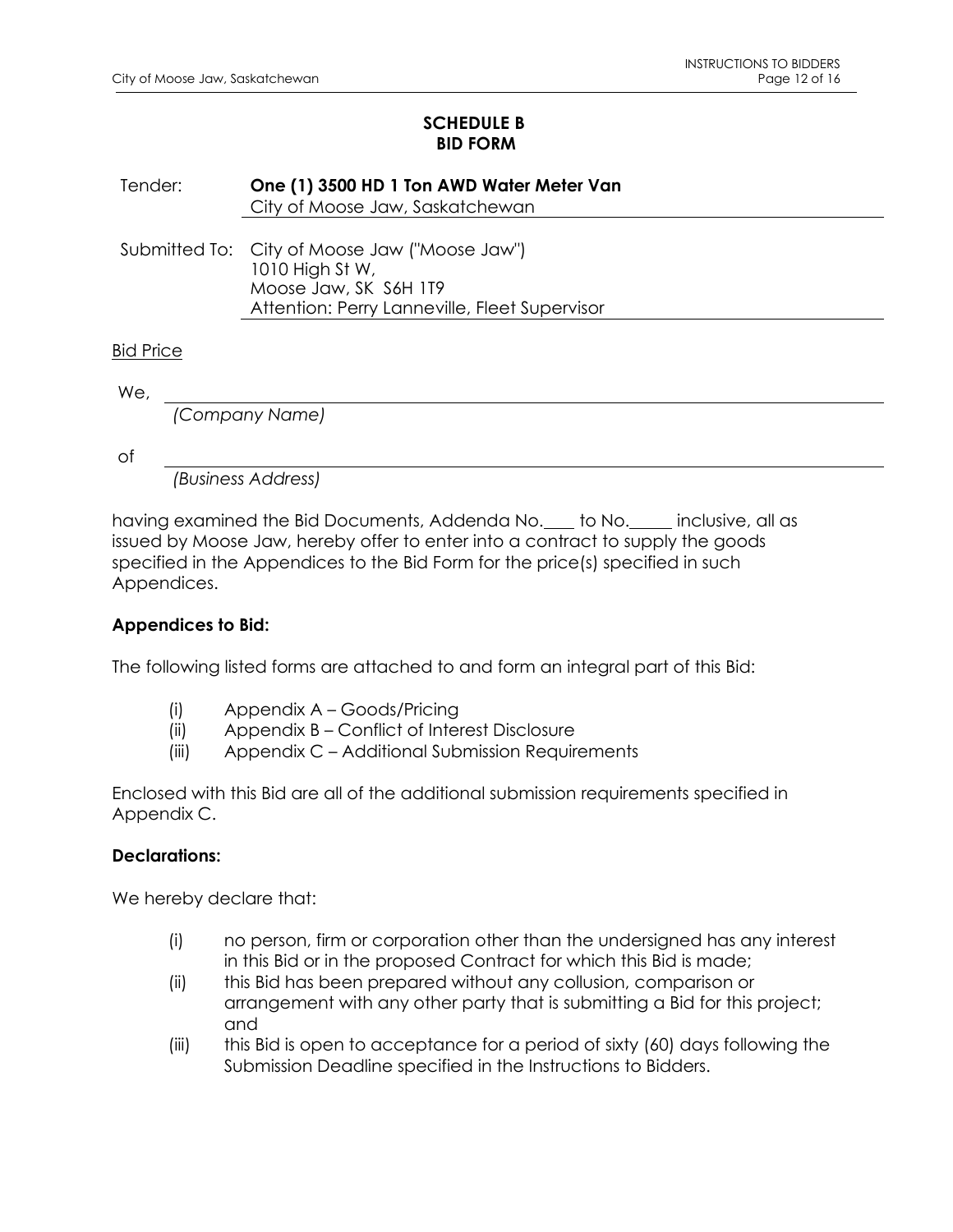We agree that, if Moose Jaw breaches any of the duties, responsibilities or obligations owed to us as a result of our participation in this procurement process, Moose Jaw's maximum aggregate liability to us will be the reasonable costs actually incurred by us in preparing our Bid. We hereby waive any other claim, including, without limitation, any claim for any loss of profits, in the event that our Bid is not selected by Moose Jaw.

We understand that Moose Jaw may not necessarily accept the lowest or any bid submitted.

### **Signatures:**

Signed and submitted for and on behalf of:

Company:

(Name)

(Street Address or Postal Box Number)

(City, Province and Postal Code)

| Signature: |  |
|------------|--|
|            |  |

Name & Title:

(Please Print or Type)

| Dated at | This | dav ot | 2022 |
|----------|------|--------|------|
|          |      |        |      |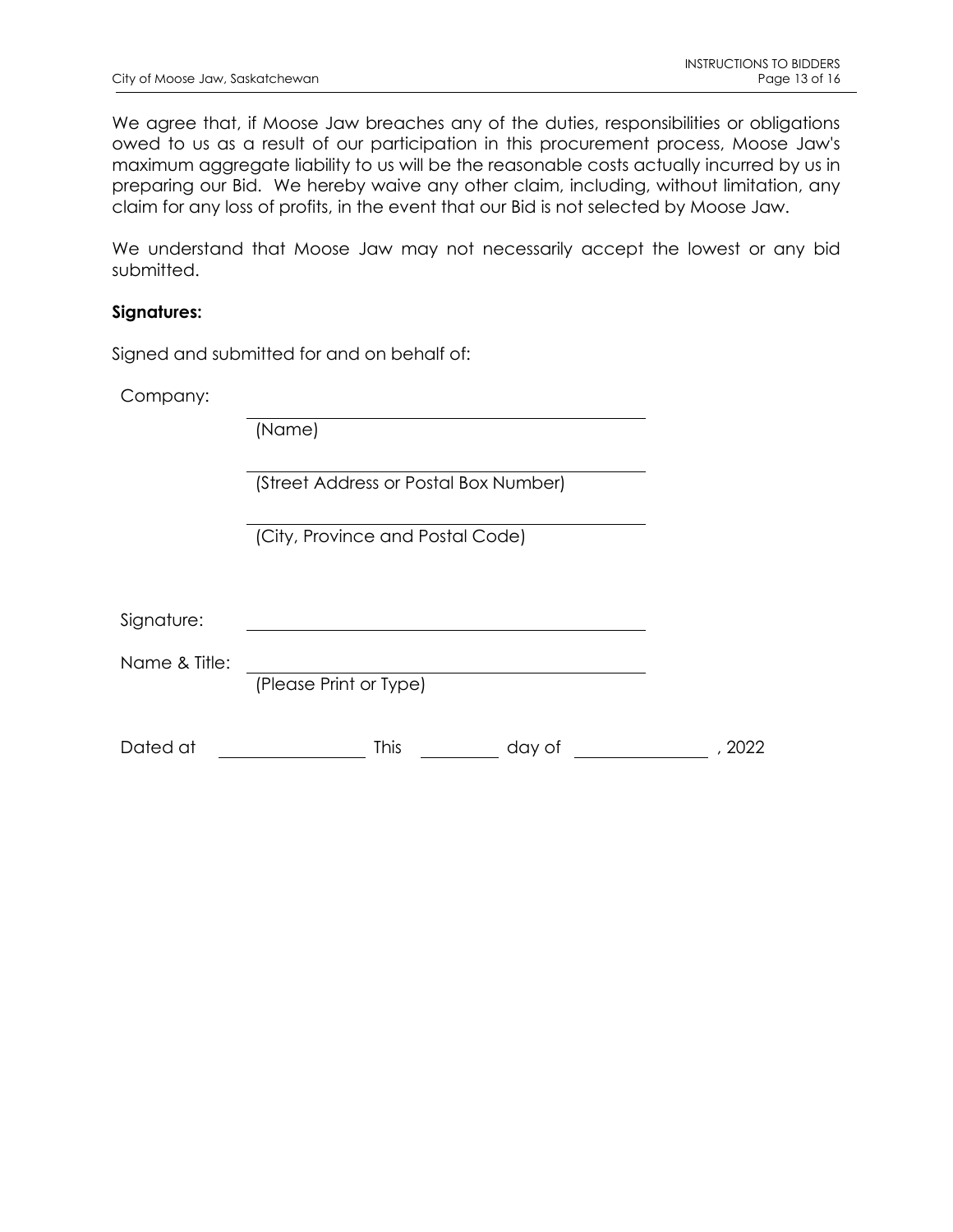## **Appendix A GOODS/PRICING**

We offer to enter into a contract to supply the following goods to Moose Jaw for the price(s) stated below:

| Item<br>No. | <b>Quantity</b> | Goods                           | Price per<br>Unit | Price (CDN \$) |
|-------------|-----------------|---------------------------------|-------------------|----------------|
| 1.          |                 | One (1) 3500 HD 1 Ton Cargo Van |                   |                |
| 2.          |                 |                                 |                   |                |
| 3.          |                 |                                 |                   |                |
|             |                 | <b>GST</b>                      |                   |                |
|             |                 | <b>PST</b>                      |                   |                |
|             |                 | <b>TOTAL BID PRICE</b>          |                   |                |

## Delivery Time

We agree to make complete delivery of the Goods at the location specified in the Bid Documents on or before **\_\_\_\_\_\_\_\_\_\_\_\_\_\_\_\_\_\_\_\_\_\_\_\_\_\_\_\_\_\_\_\_\_\_\_\_\_\_\_\_\_\_\_\_\_**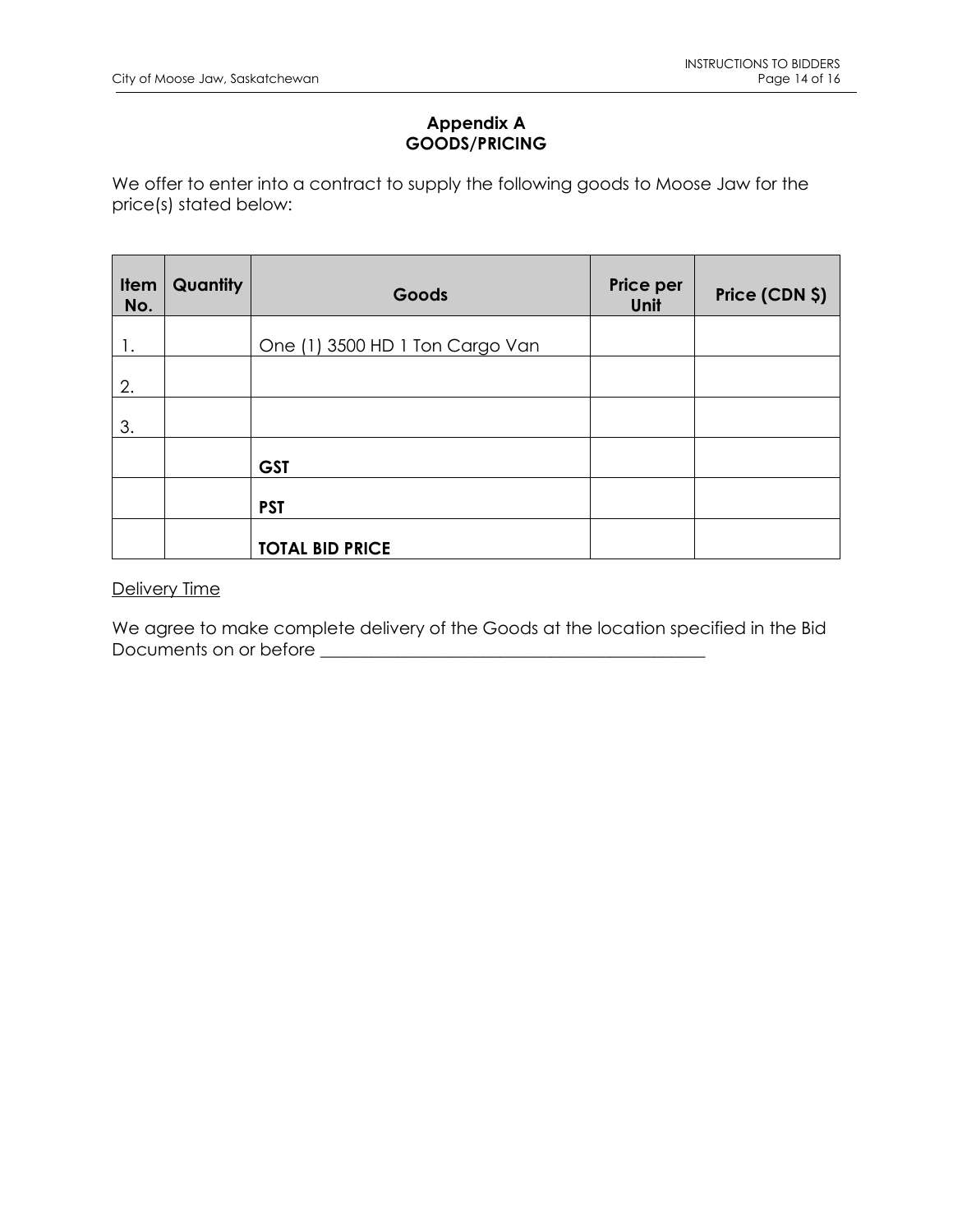### **Appendix B CONFLICT OF INTEREST DISCLOSURE**

Select the appropriate statement that applies:

- ☐ We represent and warrant that we are not aware of any actual or potential conflicts of interest between the Bidder and its management, and the City of Moose Jaw, its members of Council and management.
- OR
- ☐ We represent and warrant that we are not aware of any actual or potential conflicts of interest between the Bidder and its management, and the City of Moose Jaw, its members of Council and management except as set out below:

Summary of the nature of any actual or potential conflict of interest: